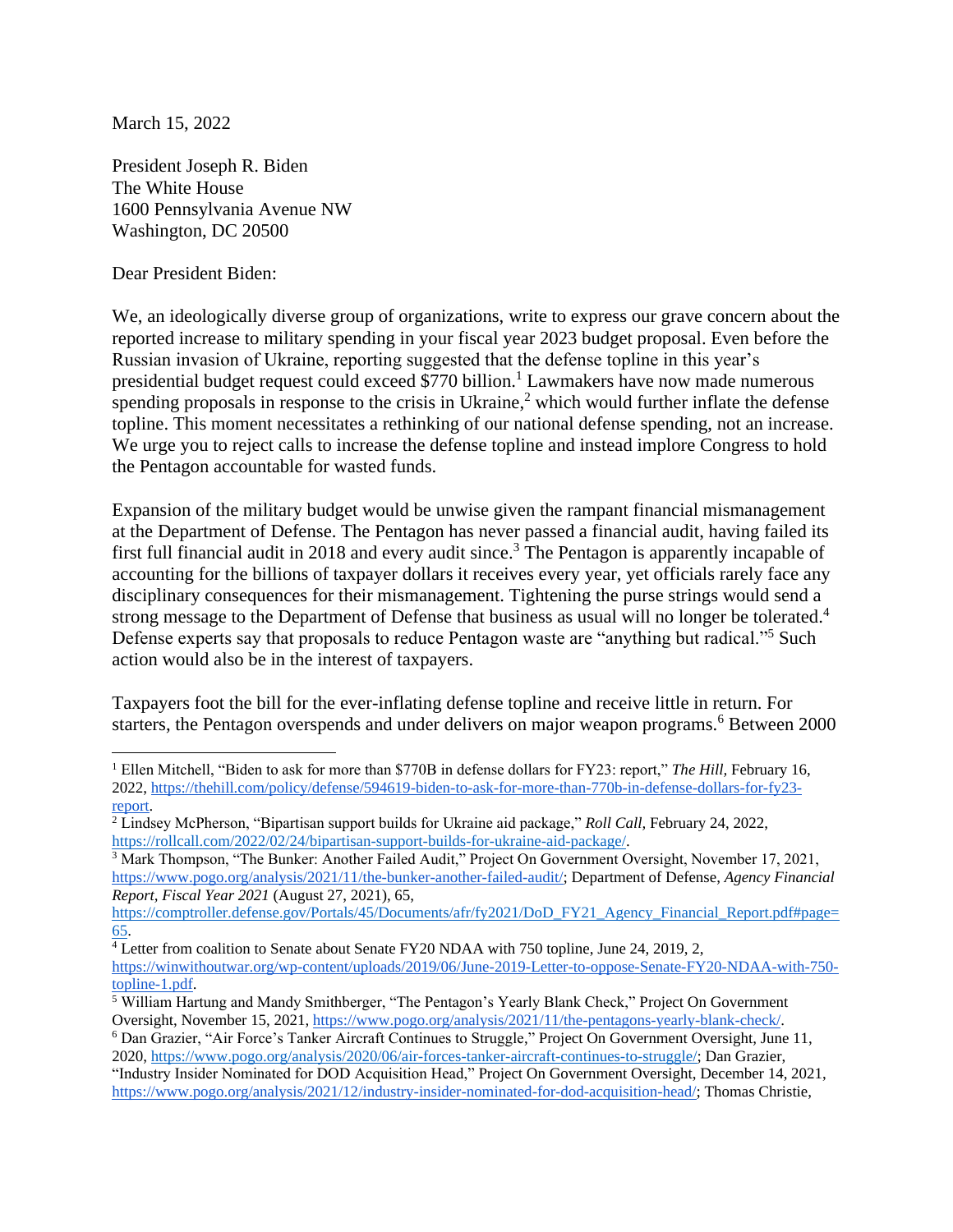and 2019, the Navy spent at least  $$28$  billion<sup>7</sup> on the misguided Littoral Combat Ship program, and more than \$22.5 billion for the Zumwalt-class destroyer program (which resulted in three ships that in no way fit the original design purpose).<sup>8</sup> The Army spent \$32 billion trying to develop the Future Combat Systems program and ended up with nothing to show for it.<sup>9</sup> Additionally, the Pentagon pays too much for spare parts. One supplier, TransDigm, made at least \$20.8 million in excess profit in two and a half years selling overpriced spare parts to the Pentagon.<sup>10</sup> All too often, the Department of Defense even outsources key Pentagon business to defense contractors instead of utilizing its own resources.<sup>11</sup> This unnecessarily increases Pentagon reliance on service contracting and drives up costs. In fiscal year 2019, service contracts totaled more than \$190 billion.<sup>12</sup> Despite these obvious failures, taxpayers have seen significant growth in military spending for years. Now is the time to reestablish some fiscal discipline. By reining in Pentagon waste, you would force leadership to address financial mismanagement at the Department of Defense.

Pentagon waste not only burdens taxpayers, but also impacts military readiness. While updating defense technologies, equipment, and weaponry is important to our future security, successful modernization is only possible when done responsibly. The services should prioritize achievable technologies based on practical battlefield experiences, rather than cumbersome inventions designed primarily to maximize defense industry profits. New weapons should only be produced in numbers after their design is proven through a full testing program and the results are independently evaluated. That is often not the case.<sup>13</sup> Pouring more money into the Pentagon's coffers will only perpetuate this cycle and serve to produce even more military equipment not yet ready or safe to use in combat, which burdens the services with weapons that aren't fully fit for their purpose. Indeed, consistently increasing military spending provides the Department of Defense with no incentive to clean up its act and eliminate the mismanagement that results in regular schedule delays for the most expensive programs at the Pentagon. Military readiness

<sup>&</sup>quot;Dangerous Testing Plan for the F-15EX," Project On Government Oversight, October 29, 2021, [https://www.pogo.org/analysis/2021/10/dangerous-testing-plan-for-the-f-15ex/.](https://www.pogo.org/analysis/2021/10/dangerous-testing-plan-for-the-f-15ex/)

<sup>7</sup> Government Accountability Office, *Littoral Combat Ship Actions Needed to Address Significant Operational Challenges and Implement Planned Sustainment Approach*, GAO-22-105387 (February 2022), 6, [https://www.gao.gov/assets/gao-22-105387.pdf#page=6.](https://www.gao.gov/assets/gao-22-105387.pdf#page=6)

<sup>8</sup> Government Accountability Office, *Defense Acquisitions: Assessment of Selected Weapon Programs*, GAO-15- 342SP (March 2015), 81, [https://www.gao.gov/assets/gao-15-342sp.pdf#page=81.](https://www.gao.gov/assets/gao-15-342sp.pdf#page=81)

<sup>9</sup> Staff Writer, "32B down the drain at Pentagon," *The Columbus Dispatch,* May 28, 2011, [https://www.dispatch.com/story/news/2011/05/28/32b-down-drain-at/23908143007/.](https://www.dispatch.com/story/news/2011/05/28/32b-down-drain-at/23908143007/)

<sup>&</sup>lt;sup>10</sup> Mandy Smithberger, "Spare Parts Contractor Profits from Broken System," Project On Government Oversight, January 12, 2022,

[https://www.pogo.org/analysis/2022/01/spare-parts-contractor-profits-from-broken-system/.](https://www.pogo.org/analysis/2022/01/spare-parts-contractor-profits-from-broken-system/)

<sup>11</sup> Project On Government Oversight, *Brass Parachutes: Defense Contractors' Capture of Pentagon Officials Through the Revolving Door*, (November 5, 2018), 24,

[https://docs.pogo.org/report/2018/POGO\\_Brass\\_Parachutes\\_DoD\\_Revolving\\_Door\\_Report\\_2018-11-05.pdf.](https://docs.pogo.org/report/2018/POGO_Brass_Parachutes_DoD_Revolving_Door_Report_2018-11-05.pdf)

<sup>&</sup>lt;sup>12</sup> Government Accountability Office, *Service Acquisitions: DOD's Report to Congress Identifies Steps Taken to Improve Management, But Does Not Address Some Key Planning Issues*, GAO-21-267R (February 22, 2021), 1, [https://www.gao.gov/assets/gao-21-267r.pdf.](https://www.gao.gov/assets/gao-21-267r.pdf)

<sup>&</sup>lt;sup>13</sup> Mark Thompson, "The Bunker: When Common Sense is Blasphemy," Project On Government Oversight, January 26, 2022, [https://www.pogo.org/analysis/2022/01/the-bunker-when-common-sense-is-blasphemy/;](https://www.pogo.org/analysis/2022/01/the-bunker-when-common-sense-is-blasphemy/) Dan Grazier, "The F-35 and Other Legacies of Failure," Project On Government Oversight, March 19, 2021,

[https://www.pogo.org/analysis/2021/03/the-f-35-and-other-legacies-of-failure/;](https://www.pogo.org/analysis/2021/03/the-f-35-and-other-legacies-of-failure/) Dan Grazier, "Is the F-35 Program at a Crossroads?" Project On Government Oversight, February 23, 2021[, https://www.pogo.org/analysis/2021/02/is](https://www.pogo.org/analysis/2021/02/is-the-f-35-program-at-a-crossroads/)[the-f-35-program-at-a-crossroads/.](https://www.pogo.org/analysis/2021/02/is-the-f-35-program-at-a-crossroads/)